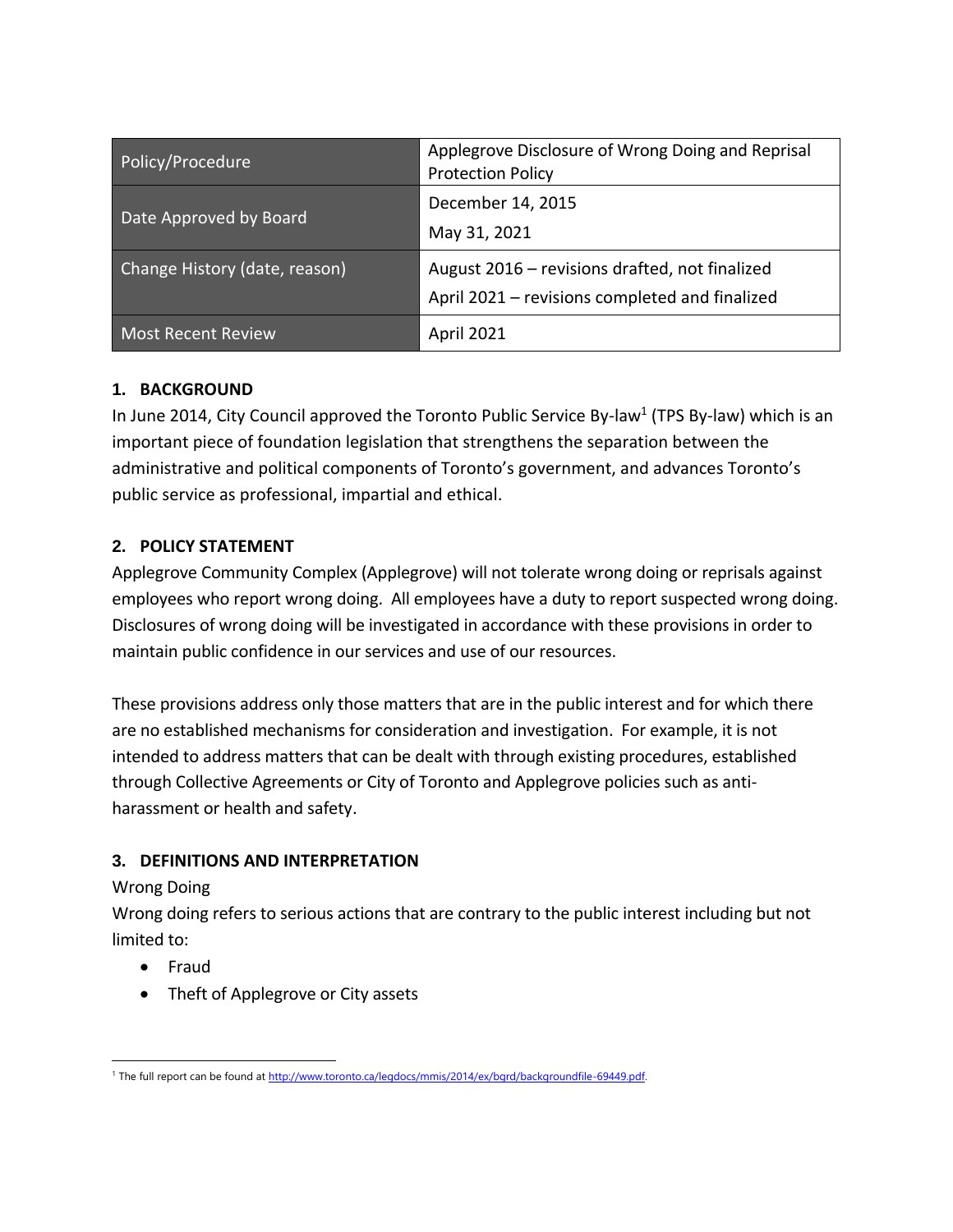- Waste: mismanagement of Applegrove resources or assets in a willful, intentional or negligent manner
- Violations of Applegrove or City of Toronto Conflict of Interest provisions
- Breach of public trust

Wrong Doing - additional definition explanation

- A contravention of a Federal or Provincial law that may give rise to a prosecution.
- Misuse of public funds or a public asset.
- Acts or omissions that create a grave and unreasonable danger to life, health, safety of persons or to the environment other than a danger that is inherent in the performance of the duties or functions of a public servant
- Gross mismanagement in the public sector (e.g. gross waste, abuse of authority etc.)
- Directing or counselling someone to commit a wrongdoing listed above

#### Reprisal

Reprisal is any measure taken or threatened as a direct result of an employee disclosing or being suspected of disclosing an allegation of wrong doing, initiating or co-operating in an investigation into alleged wrong doing. Reprisal includes but is not limited to:

- Disciplinary measures
- Demotion
- Suspension
- Termination
- Intimidation or harassment
- Any punitive measure that adversely affects the employment or working conditions of the employee
- Directing or counseling someone to commit a reprisal

Wrong doing refers to serious actions that are contrary to the public interest. Wrong doing does not include issues that can be handled through other established processes or procedures, for example personal grievances, harassment or discrimination, work-related grievances, or issues related to occupational health and safety. These types of matters will be referred to the appropriate forum for review, investigation and resolution.

### **4. APPLICATION**

This policy applies to all Applegrove employees.

### **5. DISCLOSURE OF WRONG DOING**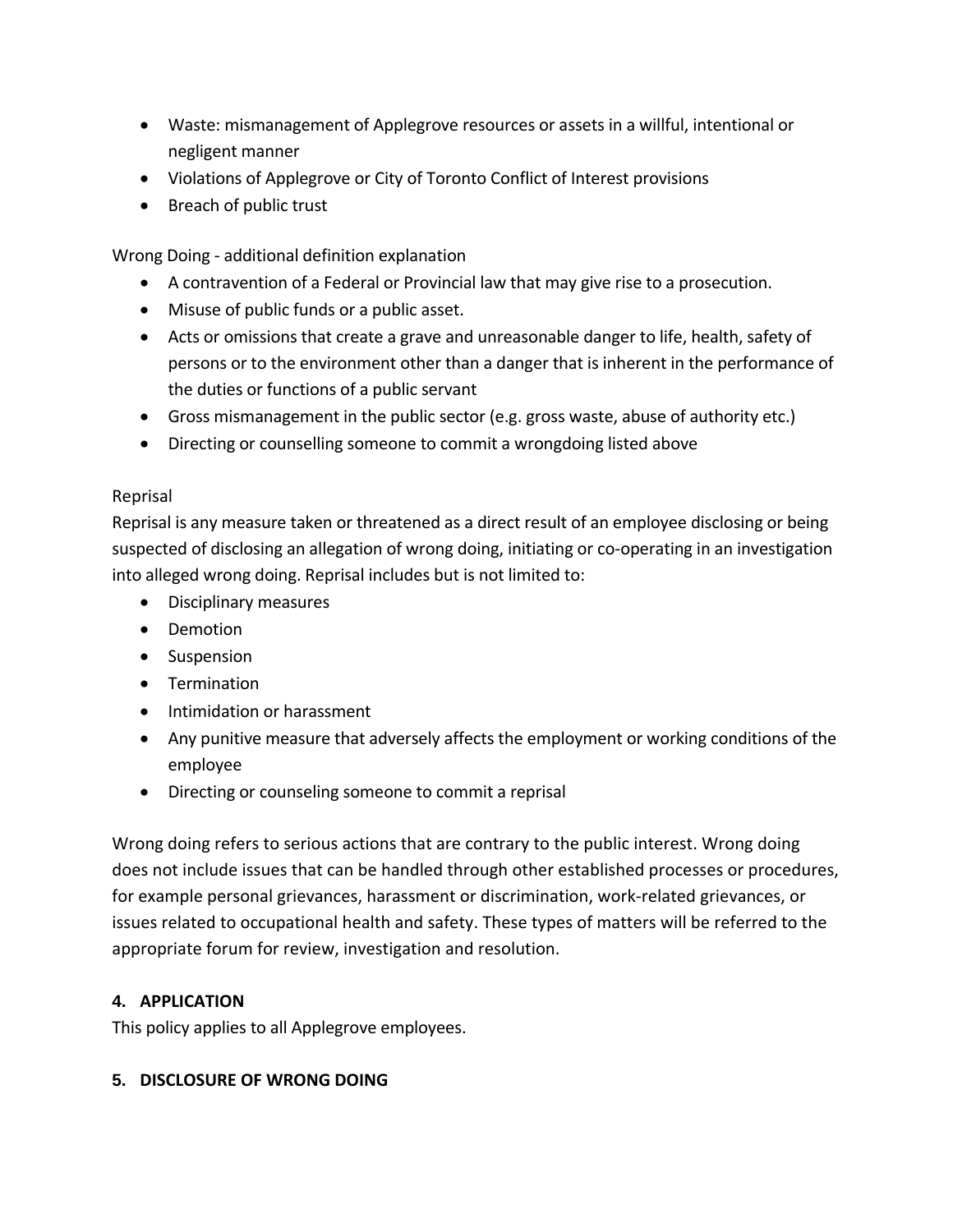All employees who are aware that wrong doing has occurred will immediately notify their manager, the Executive Director (Agency Head) or the Board.

Allegations received by Managers other than the Executive Director must be immediately reported to the Executive Director (Agency Head) who will investigate the allegations in a timely manner. If an allegation of wrong doing is received by the City Manager, it will be reported to the Executive Director and investigated in a timely manner.

Board members will follow the City's Code of Conduct for Members of Local Boards (restricted definition).

Employees who report wrong doing in good faith will be protected from reprisal.

Anonymous Reporting: Employees may remain anonymous when reporting suspected wrong doing. Anonymous reports can be made via:

- An unsigned letter
- An anonymous e-mail to the Applegrove or Executive Director's e-mail
- An anonymous e-mail to the confidential Board e-mail

Anonymous complaints will be investigated in accordance with this policy.

Reported allegations that do not constitute wrong doing as defined in the Disclosure of Wrong Doing and Reprisal Protection provisions, will be referred to the Executive Director (Agency Head) or the appropriate Division, City official including the Human Rights Office, or Accountability Officer(s), for investigation and appropriate action.

# **6. INVESTIGATING ALLEGED WRONG DOING**

All disclosures of alleged wrong doing as defined in the Disclosure of Wrong Doing and Reprisal Protection provisions will be investigated in a timely manner. The Executive Director (Agency Head) or designate will direct the investigation depending on the nature and scope of the wrong doing.

The Executive Director will notify the Executive Director, Human Resources / designate who will provide oversight to ensure investigations of alleged wrong doing led by the Executive Director are appropriately conducted. The Executive Director will periodically report on the status of any ongoing investigation of alleged wrong doing to the Executive Director, Human Resources and including the final outcome of the investigation.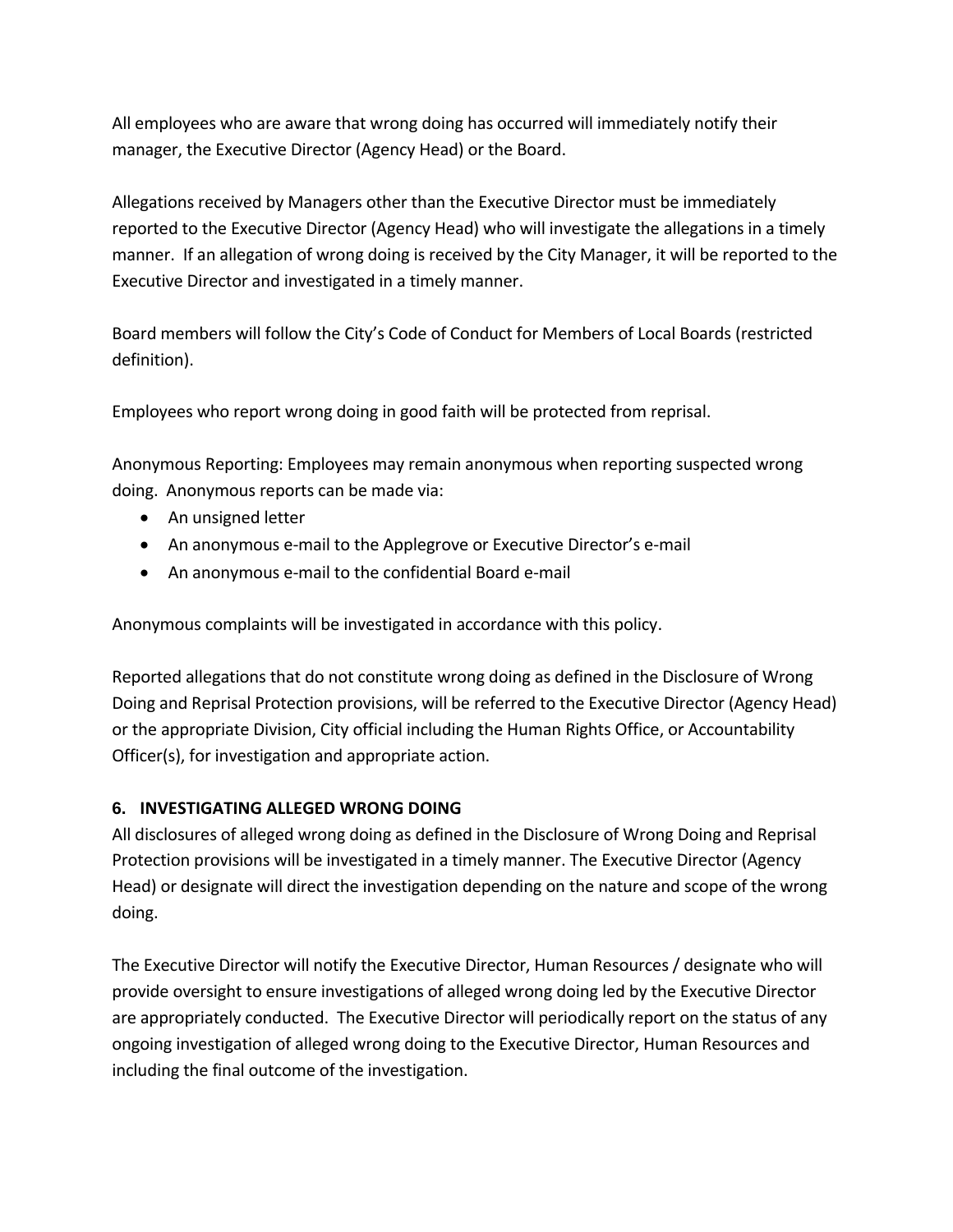Decisions to prosecute or refer the investigation results to the Toronto Police Service or other regulatory agencies for independent investigation will be made through a consultative process between the City Manager, City Solicitor and the Executive Director of Human Resources.

### Expectations of Employees

Employees will fully co-operate with the investigation and with law enforcement agencies during the course of an investigation and will make all reasonable efforts to be available to assist the above noted persons with the investigation.

If employees are contacted by the media about a wrong doing investigation, they will not comment and will refer the media to the Executive Director or designate.

### **7. REPRISAL PROTECTION**

No one shall take reprisal against an Applegrove employee because the employee:

- has sought information or advice about making a disclosure about wrong doing
- has made a good faith report about wrong doing
- has acted in compliance with the Disclosure of Wrong Doing and Reprisal Protection provisions
- has initiated or co-operated in an investigation or other process related to a disclosure of wrong doing
- has appeared as a witness, given evidence or participated in any proceeding relating to the wrong doing, or is required to do so
- has alleged or reported a reprisal
- is suspected of any of the above actions

Reprisal protection may not be able to be extended to employees whose identity cannot be confirmed.

### **8. INVESTIGATING ALLEGED REPRISAL**

An Applegrove employee who believes that they are the subject of a reprisal following a disclosure of wrong doing shall notify the Executive Director immediately. If the reprisal involves a Member of City Council or a Member of the Board, the employee shall notify the Integrity Commissioner immediately. If the reprisal involves the Executive Director, the employee shall notify the City Manager and the Board Chair immediately.

An employee informed of, or who becomes aware of a reprisal against another employee, has a duty to notify the Executive Director or in the case of a Councillor or a Board member, the Integrity Commissioner. Where the Executive Director receives such disclosures, they will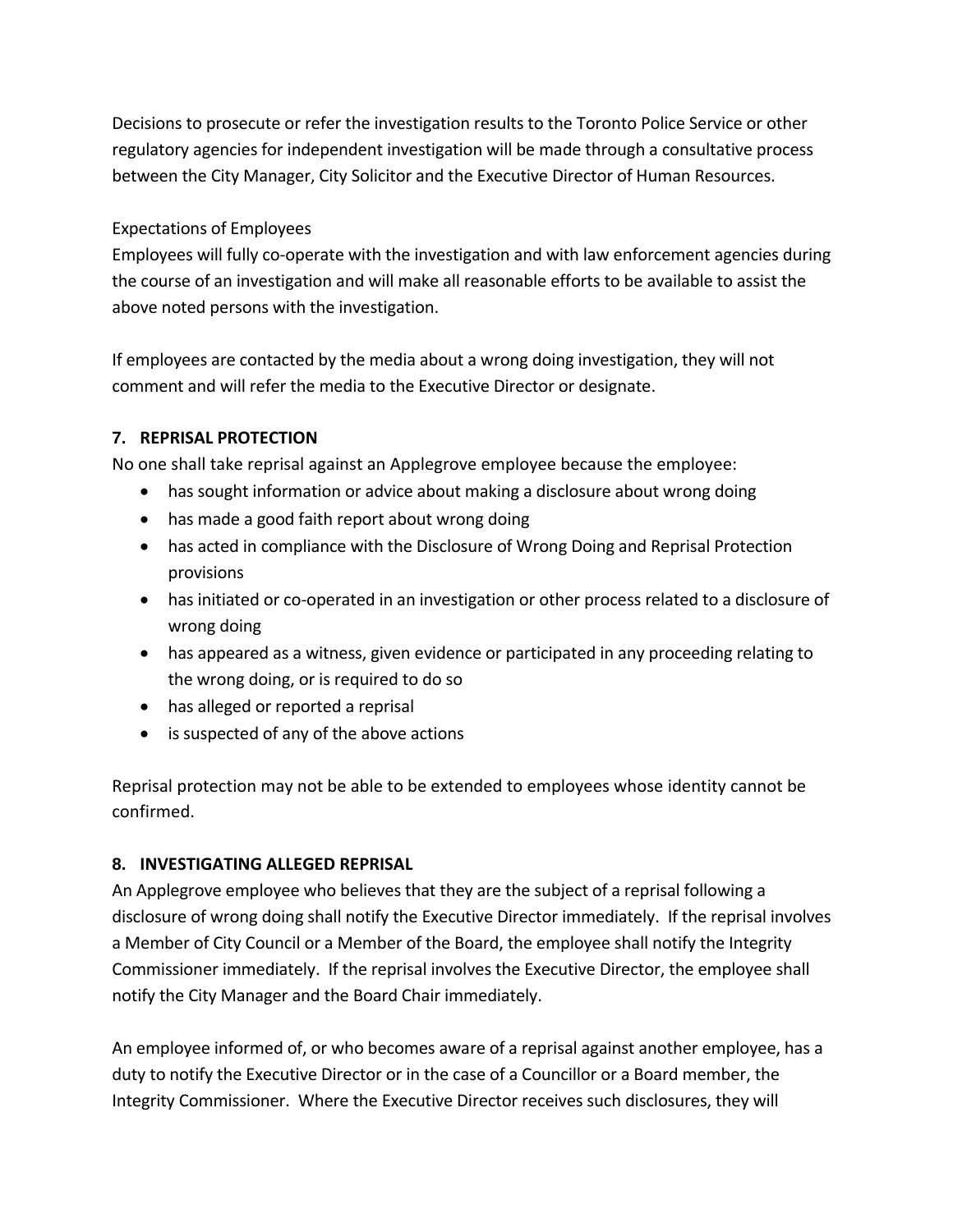immediately notify the Director, Human Resources or Integrity Commissioner and will undertake to ensure that the employee is protected from any further reprisal.

An employee informed of, or who becomes aware of a reprisal against another employee by the Executive Director, has a duty to notify the City Manager and Board Chair immediately. The City Manager will undertake to ensure that the employee is protected from any further reprisal.

Allegations of reprisal will be the subject of investigation. The Executive Director will lead the investigation of alleged reprisals involving staff in consultation with the Director, Human Resources. The Integrity Commissioner will lead the investigations of alleged reprisals involving Members of City Council or Members of Local Boards.

If the investigation substantiates the allegations of reprisals, the Executive Director will inform the Executive Director, Human Resources and the employee(s) involved will be subject to disciplinary action up to and including dismissal as determined by the Executive Director in consultation with the City Solicitor and Executive Director of Human Resources. The Executive Director will consult with the Director of Human Resources and the City Solicitor to determine and take appropriate actions to stop, reverse or remedy a reprisal against an employee.

#### **9. ALLEGATIONS ABOUT THE AGENCY HEAD**

Where it is alleged that the Applegrove Executive Director (Agency Head) has committed wrongdoing, improperly breached confidentiality under the policy or committed a reprisal, the Board Chair will be notified of the allegation. The Board Chair will notify the City Manager's Office of the allegation.

The Board Chair will consult with the City Manager's Office for advice on how to manage the investigation. The investigation may include retaining a third party investigator to conduct an investigation. The results of the investigation will be shared with the Board and the City Manager's Office.

### **10. ALLEGATIONS AGAINST A BOARD MEMBER**

Where it is alleged that a Member of the Agency Board has committed wrongdoing, improperly breached confidentiality under this Policy or committed a reprisal, the City's Integrity Commissioner is responsible for receiving, reviewing, investigating and reporting pursuant to the City of Toronto Act, 2006 and Code of Conduct for Members of Local Boards.